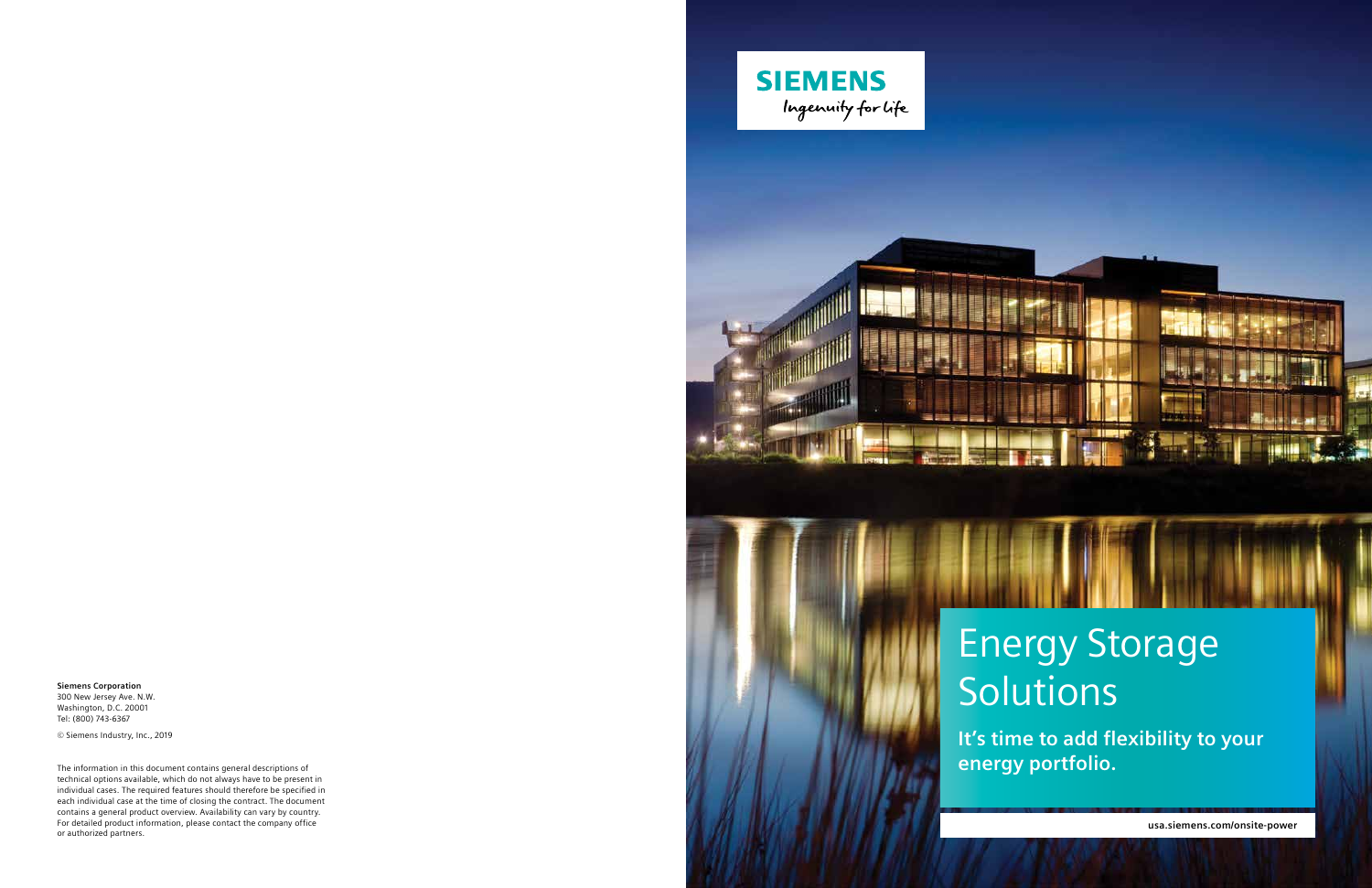An energy storage solution from Siemens is designed, built and supported according to your needs. We offer a complete portfolio of technologies and services that can be tailored to your organization and scaled to your infrastructure and energy usage.

#### **Flexible energy management**

Our energy storage solutions leverage leading technology and services to extend your energy capabilities. Smart and scalable, these solutions are employed at facilities of all types to store energy from the grid and other sources for impactful use later. With the added flexibility of energy storage, organizations generate greater cost savings, amplify the benefits of on-site generation and renewables, and increase energy resiliency.

Energy storage is a perfect complement for renewable technologies such as wind and solar. By providing access to this energy whenever it is needed, storage addresses the intermittent nature of renewables so organizations can benefit from them day or night, in almost any environment. With a storage solution in place, energy consumers gain greater independence from utilities and improve overall resiliency.

As part of a holistic energy strategy, energy storage can be combined with generation, distribution and controls to develop an intelligent energy infrastructure that provides your organization:

- Greater reliability
- Maximum control
- Improved ease of use
- Enhanced sustainability
- Lower energy and operating costs
- Long-term scalability and support

The added flexibility of energy storage translates into more financial benefits, too. Stored energy enables you to switch from the utility grid to on-site power and back depending on price and demand. You avoid energy costs at high demand times and capture the energy storage incentives available in many states, improving the overall ROI of your on-site energy systems.

## Transform Your Energy Strategy with Storage

### **Realize greater cost savings, resiliency and ROI while increasing sustainability.**

#### **The right partner**

Siemens is the right partner to help you take advantage of the many benefits of energy solutions. A leader in facilities and energy infrastructure and management, we understand modern power markets and the technologies and strategies that drive them. We put this knowledge to work to help you solve energy challenges and achieve organizational goals.

We've developed solutions for commercial, industrial and institutional customers of all kinds. Our comprehensive approach includes:

- Proven technology platforms
- Solutions design and implementation
- Energy modeling
- System sizing
- Operation and maintenance support
- Project financing
- Capacity guarantee
- Digital services

Our energy storage solutions can be leveraged for a wide variety of applications

and functions:

- Peak shaving
- Time of Use (TOU) arbitrage
- Time shifting
- Renewable capacity firming
- Renewable smoothing
- 
- 
- 
- Load following
- Microgrid operation
- 
- Energy trading
- Ramp rate control
- Frequency and voltage regulation

And, we provide unmatched experience: more than 170 years dedicated to innovation in engineering and a decade-plus commitment to developing energy storage technologies. You can trust Siemens to support, scale and enhance your solution for the long term.

For organizations looking to enhance energy infrastructure and management capabilities, energy storage offers one of the best opportunities for game-changing advancement. Whether you are developing a simple solar installation or a campus-wide microgrid, storage technology delivers new levels of flexibility and reliability to help you meet your energy goals.

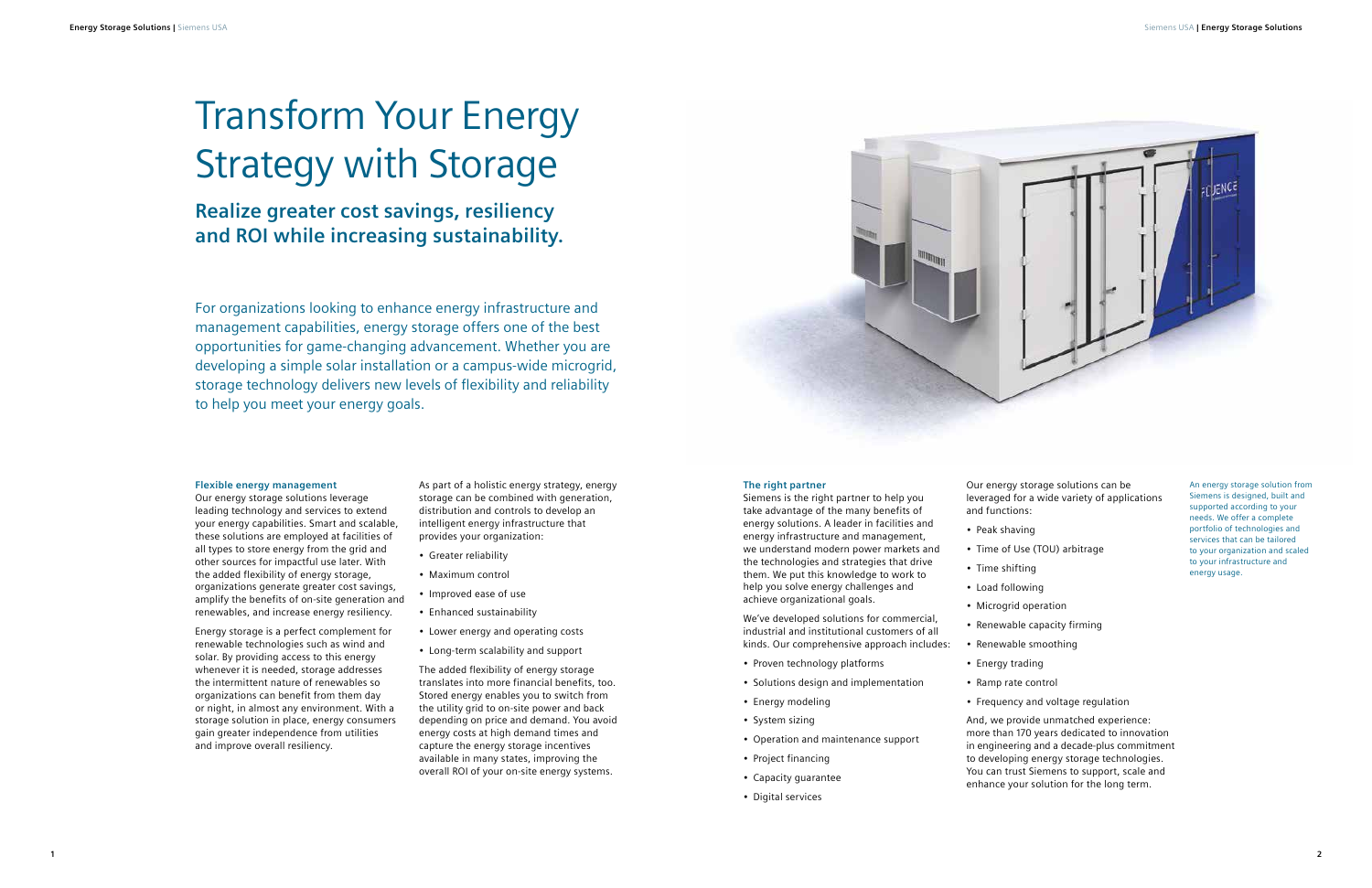Siemens storage systems are built around proven battery technology, designed for safety, scalability, and longevity, and backed by our Siemens performance guarantee.

We've leveraged our extensive background in large-scale energy storage to develop effective and reliable solutions for our commercial and end-user customers. You can trust your energy storage solution more knowing that it's backed by the same technology and expertise used by utilities in some of the largest storage installations around the globe.

Siemens energy storage solutions include both the technologies and services needed to ensure smooth operation long term. Our solutions are built upon a rock-solid foundation of 10+ years of lessons learned in designing, deploying and operating complete energy storage systems.

#### **Unlock more benefits**

We work with you to develop an energy storage solution ideal for your facility. Our energy experts can you help you to integrate storage as part of an overall energy strategy so your organization can maximize the benefits of:

- Lower energy costs Use energy storage to minimize your overall energy spend, storing power from the grid when it is financially advantageous and then accessing it during peak periods when costs are highest.
- Renewable integration The lack of consistent availability is one of the biggest hurdles to renewable adoption; energy storage eliminates this concern, allowing you to expand your sustainability goals.

• Reliability – During power outages, energy storage delivers much needed energy quickly and with ease, playing a key role in any organization's resiliency plans.

#### **Technology you can count on**

Designed with the long-term owner in mind, Siemens energy storage solutions are ideal for a wide-range of applications, from single buildings to entire campuses – including healthcare institutions, colleges and universities, and laboratories and life science facilities.

#### **Comprehensive services**

Backed by the resources of a global leader in energy management and smart building technologies, our comprehensive services support your energy storage system through every stage of its lifecycle.

Our portfolio of services leverages expertise in every area of energy storage:

• Consulting & Technical Services – Our team of experts helps you design the ideal system for your organization and gets your project off the ground.

- Financing Through Siemens Financial Services, we offer several options for project financing and help you choose the best one for you.
- Project Implementation Our turnkey approach supports you through construction, commissioning and beyond.
- Asset Lifecycle Services support the entire project lifecycle to optimize performance and maximize success.
- Digital Services Uncover a wealth of information about your energy storage usage, monitor system health and test "what-if" scenarios to improve performance and unlock greater cost savings and revenue potential.
- Education & Training From classes and webinars to on-site technical training, we give your team knowledge and confidence.

When you partner with Siemens, you are partnering with one of the largest service organizations in the industry. From local service technicians at branches throughout the United States to continuous remote monitoring, we provide the level of service you need to ensure optimal operation and maintenance of your solution and maximize



#### **Empowering your project, long term**



Most importantly, you can count on Siemens to be there for the life of your energy storage solution. From system design, to project financing, to field service and upgrades, we're dedicated to helping you achieve your goals now and in the future.





## Storage Solutions and Support Services

Dependable, safe and future-proof, our energy storage solutions are designed with the end-user in mind.